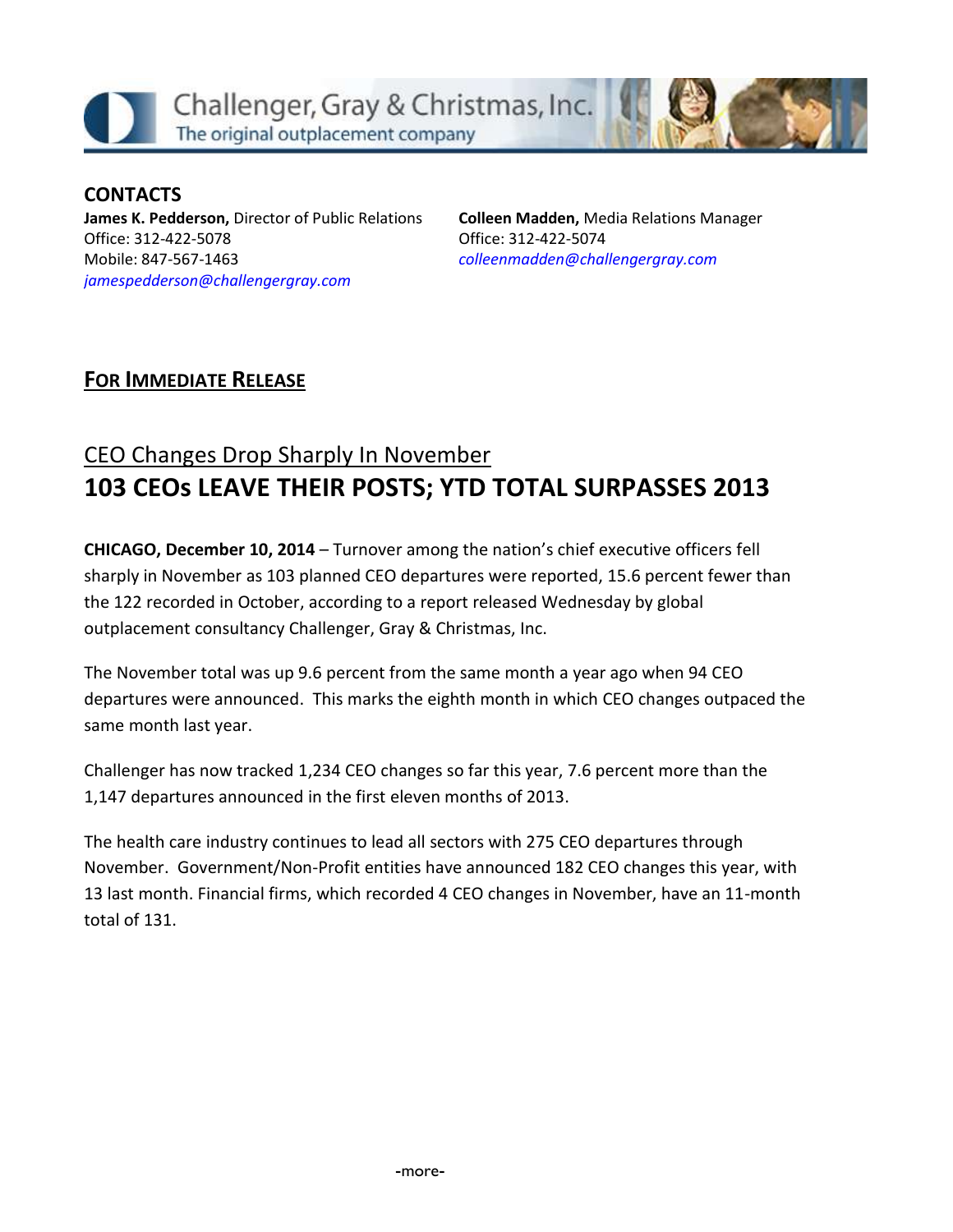### **Top 5 Industries in November**

| Industry                    | <b>NOVEMBER Y-T-D</b> |     |
|-----------------------------|-----------------------|-----|
| Computer                    | 17                    | 119 |
| <b>Health Care/Products</b> | 17                    | 275 |
| Government/Non-Profit       | 13                    | 182 |
| <b>Services</b>             | x                     | 48  |
| Energy                      |                       | 35  |

The computer sector tied with the health care sector for most CEO changes last month with 17. This marks the most computer sector CEO changes in one month since November 2007 when companies announced 24 CEO departures. The computer industry has the fourth highest number of CEO changes this year with 119.

The most notable departure in tech came from Sunnyvale, CA-based Juniper Networks, whose board ousted CEO Shaygan Kheradpir citing questionable conduct during negotiations with a customer. Crowdsourcing news and entertainment site Reddit also replaced its CEO Yishan Wong after disagreements on office plans caused him to resign. Ellen Pao, Reddit's business and partnership strategist, will lead in the interim.

The heaviest CEO turnover in November occurred in California with 18 exits, 160 so far this year. Texas ranks second with 99, and New York surpasses Pennsylvania with 75 total CEO exits to date; Pennsylvania has 71.

Resignation was the most oft-cited reason for departure in November, with 30 CEOs, bringing that reason to a total of 352. Another 25 CEOs stepped down into other executive management or board positions, while 13 retired. Thirteen CEOs found new positions in other companies, and five were ousted.

# # #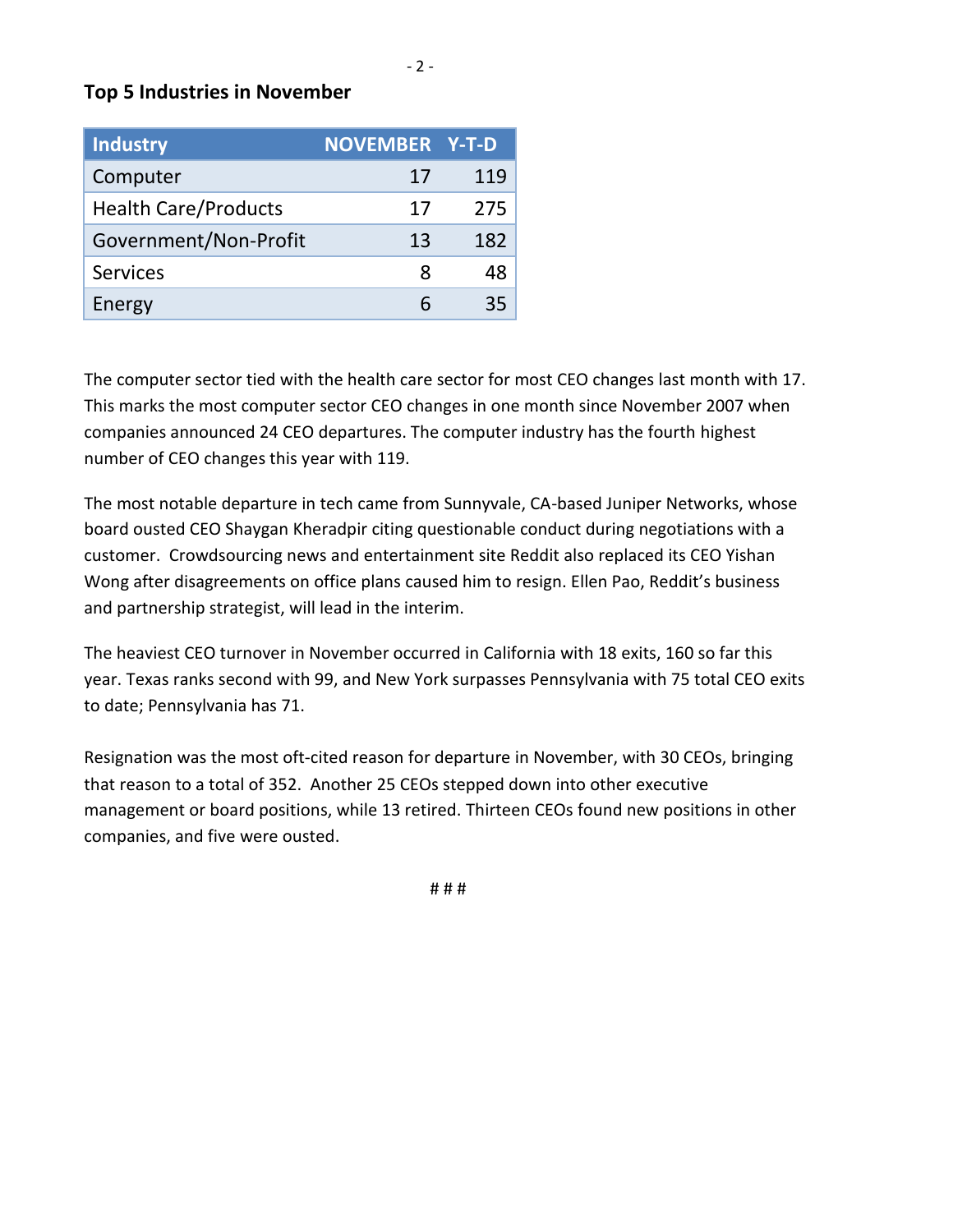

### **CHIEF EXECUTIVE DEPARTURES**

|                 | 2014  | 2013  | 2012  | 2011  | 2010  | 2009  | 2008  |
|-----------------|-------|-------|-------|-------|-------|-------|-------|
| January         | 131   | 113   | 123   | 96    | 89    | 113   | 134   |
| <b>February</b> | 112   | 110   | 104   | 92    | 132   | 82    | 114   |
| <b>March</b>    | 123   | 86    | 94    | 99    | 119   | 114   | 123   |
| April           | 94    | 94    | 90    | 103   | 101   | 78    | 112   |
| May             | 98    | 104   | 99    | 103   | 125   | 115   | 115   |
| June            | 103   | 94    | 99    | 113   | 107   | 105   | 126   |
| July            | 105   | 128   | 83    | 104   | 88    | 126   | 124   |
| <b>August</b>   | 119   | 113   | 104   | 104   | 95    | 101   | 144   |
| September       | 124   | 107   | 95    | 108   | 111   | 105   | 140   |
| <b>October</b>  | 122   | 104   | 108   | 91    | 81    | 89    | 125   |
| <b>November</b> | 103   | 94    | 112   | 82    | 79    | 94    | 104   |
| <b>December</b> |       | 99    | 103   | 83    | 107   | 105   | 123   |
| <b>TOTAL</b>    | 1,234 | 1,246 | 1,214 | 1,178 | 1,234 | 1,227 | 1,484 |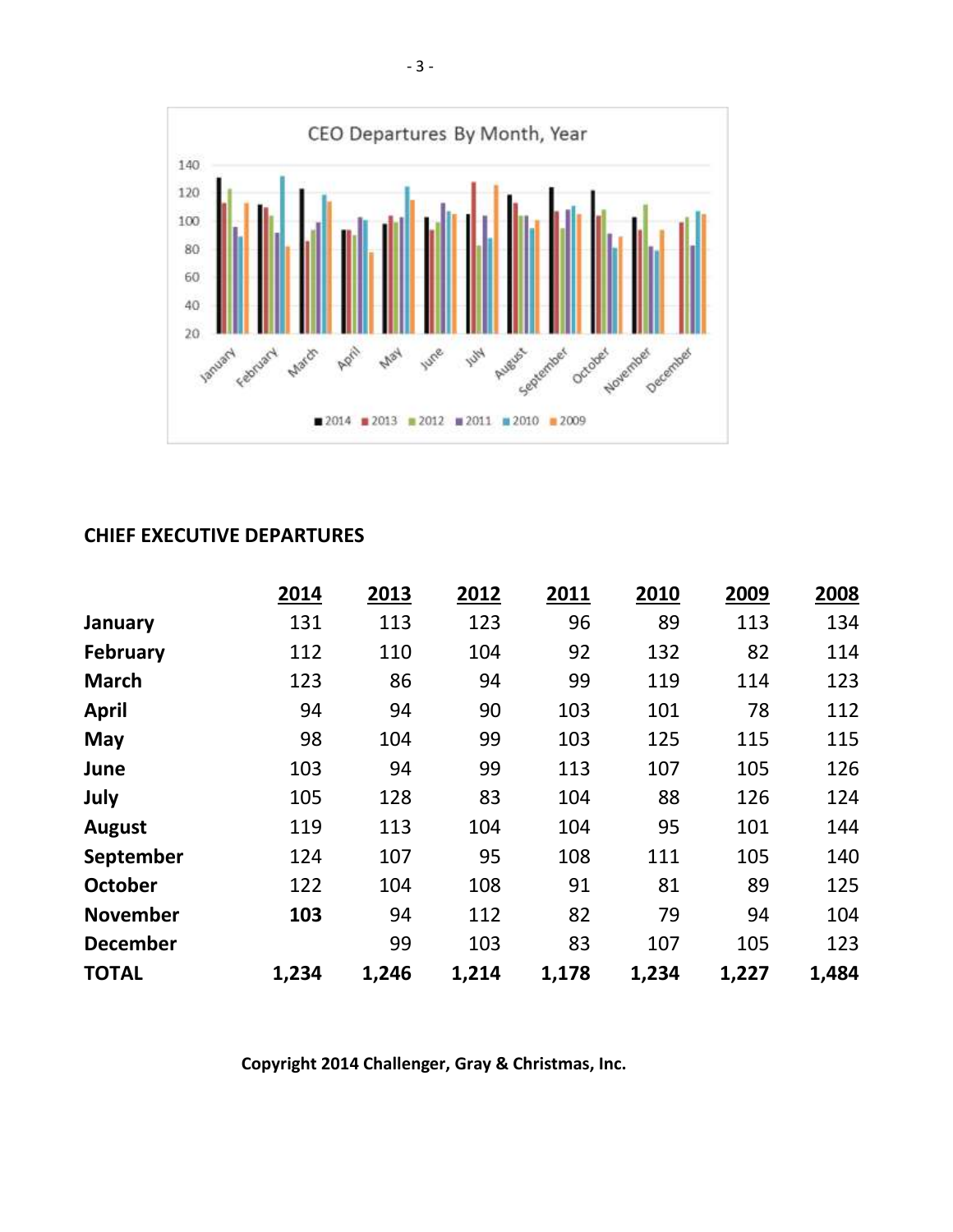## **CEO DEPARTURES By Industry**

|                              | 13-Nov         | <b>14-Oct</b>  | 14-Nov         | <b>Jan-Nov 2014</b> | <b>Jan-Nov 2013</b> |
|------------------------------|----------------|----------------|----------------|---------------------|---------------------|
| Aerospace/Defense            |                | $\mathbf{1}$   | $\mathbf{1}$   | 18                  | $9$                 |
| <b>Apparel</b>               |                |                |                | 8                   | 6                   |
| <b>Automotive</b>            | $\overline{2}$ | $\mathbf{1}$   | $\overline{4}$ | 13                  | 11                  |
| <b>Chemical</b>              |                | $\mathbf{1}$   | $\mathbf{1}$   | 6                   | 5                   |
| <b>Commodities</b>           |                | $\mathbf{1}$   |                | $\overline{2}$      | 6                   |
| Computer                     | 5              | $\overline{7}$ | 17             | 119                 | 111                 |
| <b>Construction</b>          | $\overline{2}$ | $\mathbf{1}$   | $\mathbf{1}$   | 14                  | 12                  |
| <b>Consumer Products</b>     | 6              | $\overline{2}$ | $\mathbf{1}$   | 28                  | 25                  |
| <b>Electronics</b>           | $\overline{4}$ | $\mathbf{1}$   | 3              | 21                  | 26                  |
| <b>Energy</b>                | $\overline{4}$ | 6              | 6              | 35                  | 41                  |
| <b>Entertainment/Leisure</b> | 6              | 5              | $\overline{2}$ | 56                  | 45                  |
| <b>Financial</b>             | 6              | 20             | $\overline{4}$ | 131                 | 135                 |
| Food                         | $\mathbf{1}$   | $\overline{2}$ |                | 20                  | 32                  |
| <b>Government/Non-Profit</b> | 14             | 15             | 13             | 182                 | 165                 |
| <b>Health Care/Products</b>  | 23             | 26             | 17             | 275                 | 247                 |
| <b>Industrial Goods</b>      | 6              | 3              | 3              | 41                  | 38                  |
| <b>Insurance</b>             | $\overline{3}$ | $\overline{2}$ | $\mathbf{1}$   | 18                  | 17                  |
| Legal                        |                |                |                | 3                   | $\overline{4}$      |
| <b>Media</b>                 | $\overline{3}$ | 8              | $\mathbf{1}$   | 35                  | 32                  |
| Pharmaceutical               | $\overline{2}$ | 5              | 5              | 44                  | 37                  |
| <b>Real Estate</b>           | $\mathbf{1}$   | $\overline{1}$ | $\overline{4}$ | 15                  | 25                  |
| <b>Retail</b>                | 3              | 3              | 5              | 46                  | 33                  |
| <b>Services</b>              | $\mathbf{1}$   | $\overline{4}$ | 8              | 48                  | 30                  |
| <b>Telecommunications</b>    | $\mathbf{1}$   | 5              | $\overline{4}$ | 22                  | 24                  |
| <b>Transportation</b>        | $\mathbf{1}$   | $\mathbf{1}$   | $\mathbf{1}$   | 18                  | 21                  |
| <b>Utility</b>               |                | $\mathbf{1}$   | $\mathbf{1}$   | 16                  | 10                  |
| <b>TOTAL</b>                 | 94             | 122            | 103            | 1,234               | 1,147               |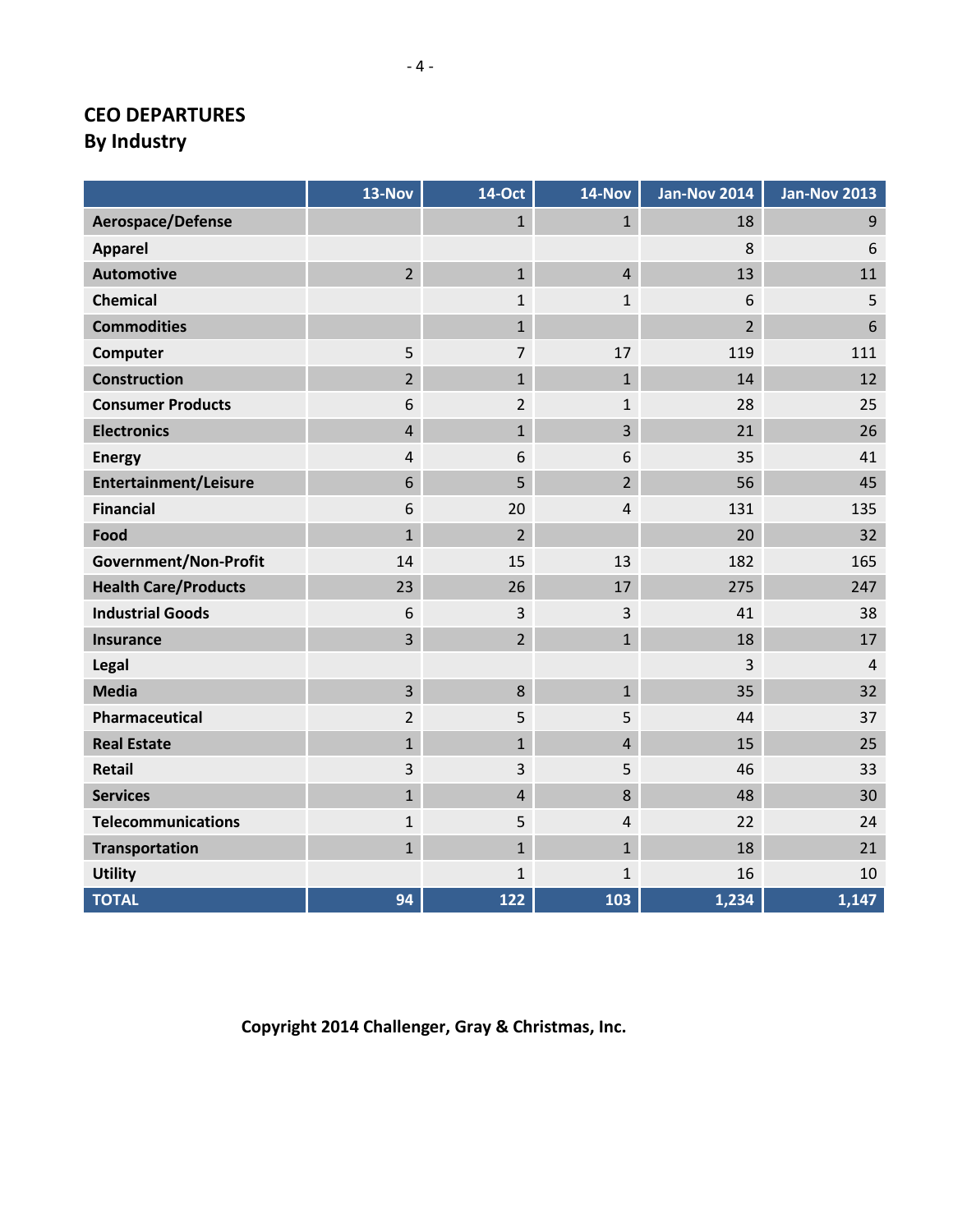## **CEO DEPARTURES**

**By State**

| <b>EAST</b>              | <b>NOVEMBER</b> | $Y-T-D$        |
|--------------------------|-----------------|----------------|
| <b>New York</b>          | 11              | 75             |
| Pennsylvania             | 6               | 71             |
| <b>Massachusetts</b>     | 5               | 40             |
| <b>New Jersey</b>        | 2               | 21             |
| <b>Maryland</b>          |                 | 20             |
| <b>Dist. of Columbia</b> | 2               | 19             |
| <b>Connecticut</b>       | $\mathbf{1}$    | 17             |
| <b>Maine</b>             |                 | 11             |
| <b>Rhode Island</b>      |                 | 5              |
| <b>Delaware</b>          |                 | 4              |
| Vermont                  | 1               | 4              |
| <b>New Hampshire</b>     | $\overline{2}$  | $\overline{2}$ |
| <b>TOTAL</b>             | 30              | 289            |

| <b>MIDWEST</b>   | <b>NOVEMBER</b> | $Y-T-D$ |
|------------------|-----------------|---------|
| <b>Illinois</b>  | 6               | 44      |
| <b>Minnesota</b> | 4               | 39      |
| <b>Missouri</b>  | $\mathbf{1}$    | 35      |
| Ohio             | 4               | 33      |
| Wisconsin        |                 | 21      |
| <b>Kansas</b>    |                 | 19      |
| Michigan         |                 | 16      |
| Indiana          |                 | 15      |
| lowa             |                 | 15      |
| <b>Nebraska</b>  |                 | 9       |
| <b>TOTAL</b>     | 15              | 246     |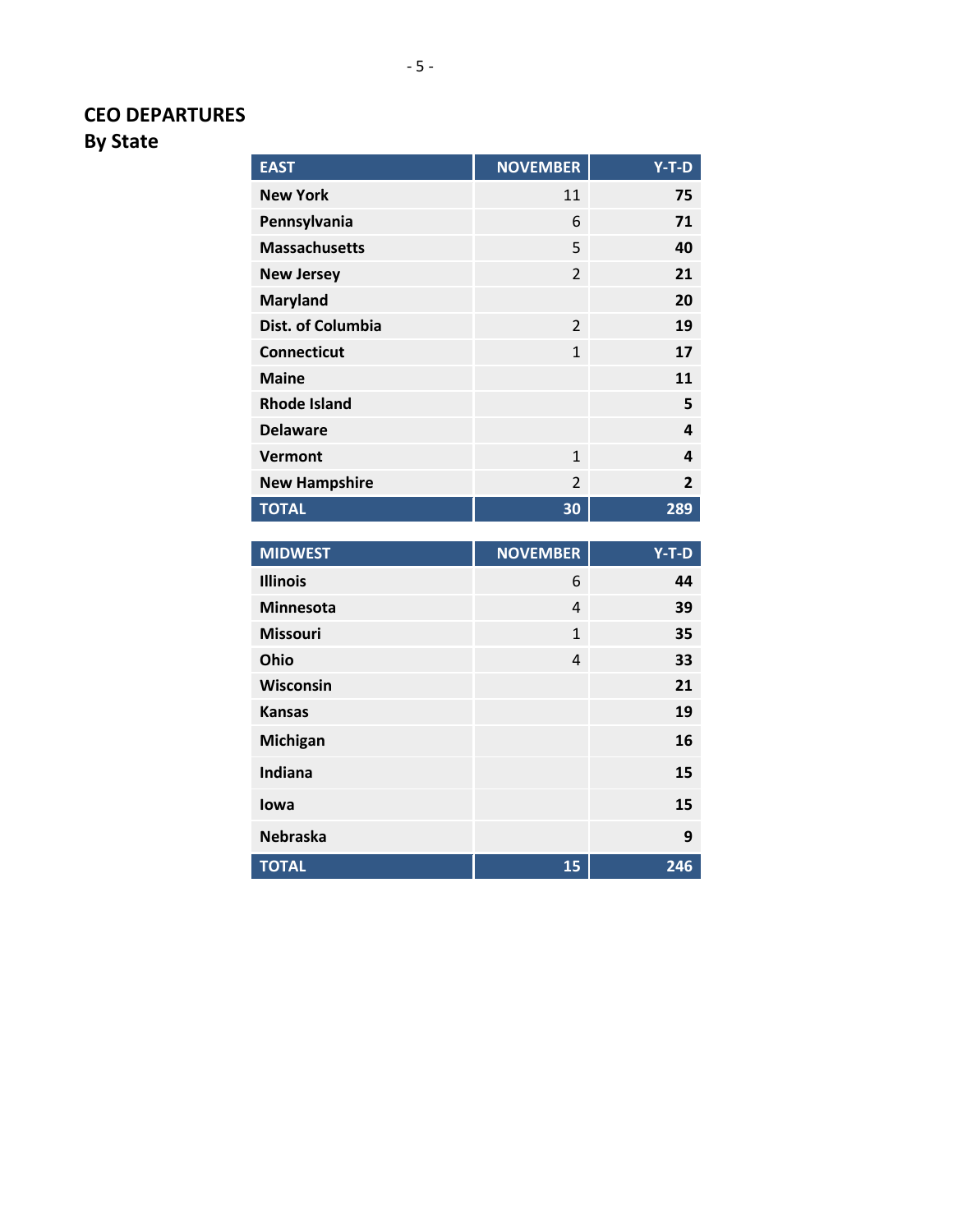# **CEO DEPARTURES**

**By State**

|                     | <b>NOVEMBER</b> | $Y-T-D$                 |
|---------------------|-----------------|-------------------------|
| <b>California</b>   | 18              | 160                     |
| <b>Texas</b>        | 7               | 99                      |
| Washington          | 3               | 34                      |
| Colorado            | $\overline{4}$  | 34                      |
| Oregon              | $\overline{1}$  | 20                      |
| <b>Nevada</b>       | $\overline{1}$  | 14                      |
| Utah                | $\overline{2}$  | 11                      |
| <b>Oklahoma</b>     | $\overline{2}$  | 9                       |
| <b>Arizona</b>      | $\overline{1}$  | $\overline{7}$          |
| <b>New Mexico</b>   |                 | $\overline{\mathbf{z}}$ |
| <b>South Dakota</b> | $\overline{2}$  | $\overline{7}$          |
| <b>Alaska</b>       |                 | 5                       |
| <b>Hawaii</b>       | $\mathbf{1}$    | 5                       |
| <b>Montana</b>      |                 | 4                       |
| Wyoming             |                 | 3                       |
| Idaho               |                 | $\overline{2}$          |
| <b>North Dakota</b> |                 | $\mathbf{1}$            |
| <b>TOTAL</b>        | 42              | 422                     |
|                     |                 |                         |
| <b>SOUTH</b>        | <b>NOVEMBER</b> | Y-T-D                   |
| <b>Florida</b>      | 2               | 59                      |
| <b>Tennessee</b>    | $\overline{2}$  | 52                      |
| <b>Virginia</b>     | $\overline{2}$  | 39                      |
| N. Carolina         | $\overline{2}$  | 36                      |

**TOTAL 16 277**

**Georgia** 5 **21 Kentucky** 1 **18 S. Carolina** 2 **14 Arkansas 10 Alabama 9 Louisiana 8 Mississippi 8 West Virginia 3**